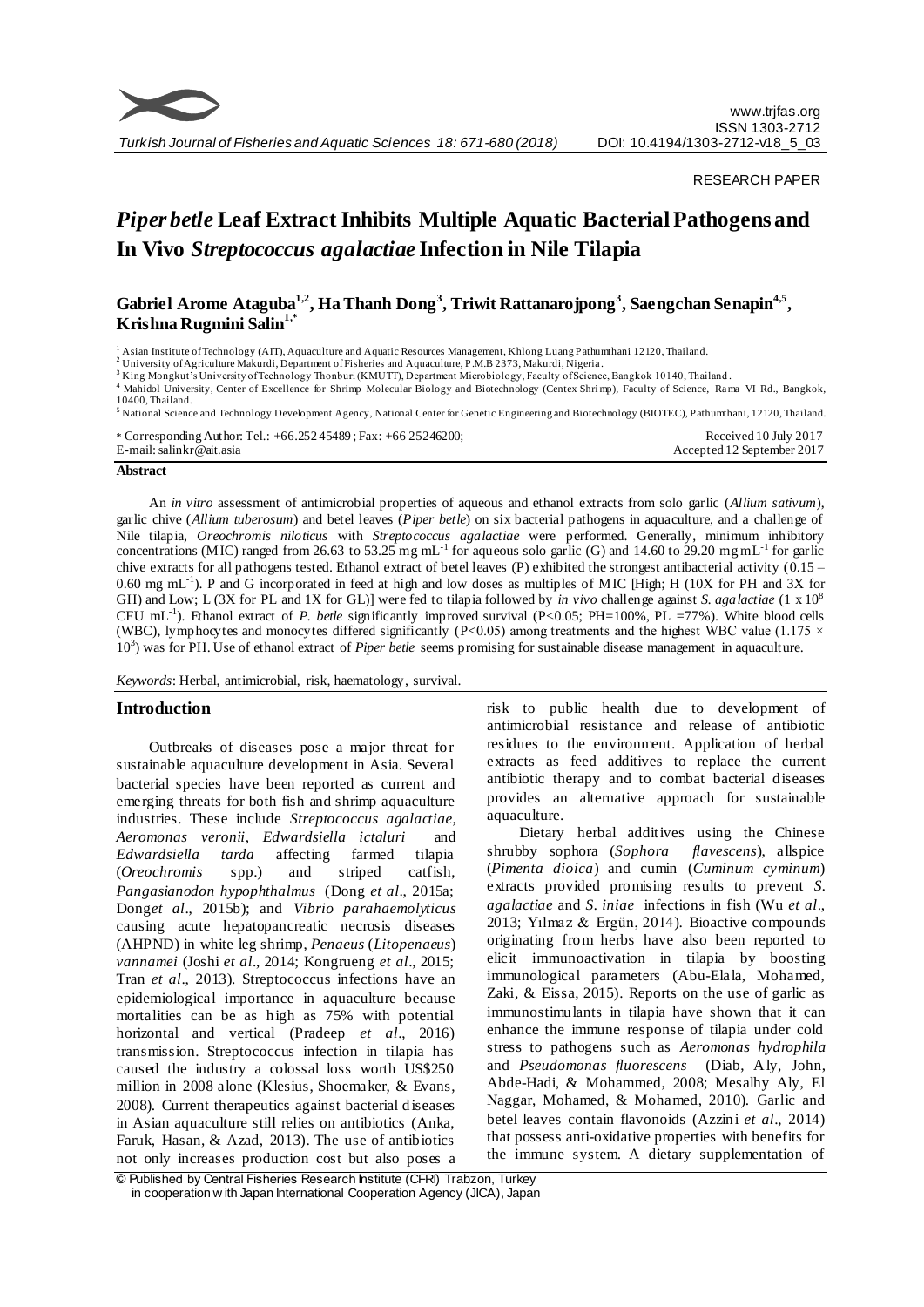flavonoids and fish oil is known to elicit transcriptomic anti-inflammation response in obese humans [\(Cialdella-Kam](#page-7-3) *et al*., 2016). The use of herbal additives therefore, appears to be a practical and cost-effective approach for aquaculture producers considering their antibacterial properties, availability, and reduced concerns about antimicrobial resistance and antibiotic residues in aquaculture products.

In this study, we investigated *in vitro* antimicrobial properties of selected herbal extracts from solo garlic (a variety of *Allium sativum*), garlic chive (*Allium tuberosum*) and piper betel leaves (*Piper betle*) against six pathogenic bacterial strains previously isolated from diseased fish and shrimp. Subsequently, the extracts from solo garlic and betel leaves were formulated in feed for an *in vivo* trial to evaluate the effectiveness of herbal supplemented diets to prevent *S. galalactiae* infection in Nile tilapia, *Oreochromis niloticus*(Chitralada strain: AIT) model.

# **Material and Methods**

#### **Bacterial Isolates and Culture Condition**

Six bacterial pathogens that can cause mortality in fish and shrimp were used in this study. Detailed description of these bacterial isolates and their culture conditions are provided in Table 1. Two strains of *Vibrio parahaemolyticus* causing severe hepatopancreatic pathogenesis and mortality in shrimp (Joshi, *et al*., 2014) were obtained from BIOTEC/NSTDA, Thailand. Four pathogenic bacterial isolates (*Edwardsiella ictaluri, Edwardsiella tarda, Aeromonas veronii* and *Streptococcus agalactiae*) causing diseases in freshwater fish were selected based on previous studies [\(Dong](#page-8-0) *et al*., [2015a](#page-8-0); Dong *et al*[., 2016;](#page-8-9) Dong*et al*[., 2015b](#page-8-1)). Prior to *in vitro* inhibition assay, bacteria were recovered from glycerol stocks by streaking onto indicated agar medium and incubated at  $30^{\circ}$ C for  $16 - 32$  hours (h). Each bacterial pre -culture was prepared by inoculating 5 ml of the same broth medium with a single colony and incubated at 30ºC while shaking for

16 – 32 h. After incubation, bacteria were suspended in 0.85% NaCl solution and the  $OD<sub>600</sub>$  was adjusted to 0.6. Bacterial suspension was then diluted with Mueller Hinton Broth (MHB) at a cell density of  $10<sup>6</sup>$ colony forming units/ml (CFU  $mL^{-1}$ ).

# **Herbal Extract Preparation**

Solo garlic or single clove garlic (a variety of *Allium sativum*), garlic chive (*Allium tuberosum*) and betel leaves (*Piper betle*) were purchased from a local market in Samut Prakan province, Thailand. Extraction was carried out using two solvents, namely water (solo garlic, garlic chive and piper betle) and ethanol (piper betle). Ethanol extracts of garlic were avoided because the active compounds in their extracts have a short half-life while important cysteine sulphonates and alliin-derived transformation products being removed with time (Lawson, 1993). One kilogram each of solo garlic and garlic chive was homogenized in one litre of distilled water. Homogenates were then filtered through clean UV sterilized cheesecloth followed by Whatman paper. An aliquot of each extract thus obtained was sterilized using 0.22 μm sterile filters and stored at 4°C for further experiments.

The betel leaves were dried in an oven at  $50^{\circ}$ C for three days, and their extracts were prepared using the boiling method and 40% ethanol extraction method. Before filtering, 375 g of chopped betel leaves was boiled in 750 ml of water for 15 minutes. After cooling down, the extract was filtered through cheesecloth, Whatman paper, and 0.22 µm sterile filters as described above. For alcohol extraction, the same amount of chopped betel leaves was submerged in 750 ml of 40% ethanol in a closed bottle and incubated at 16°C for 60 h. After filtration by cheesecloth and Whatman paper, the ethanol solvent was evaporated at 85°C for 30 min using a rotaryevaporator (Buchi Rotavapor R-200/205). The resulting extract was sterilized using 0.22 µm filters. Refined extracts obtained were at various concentrations (Table 2). Each extract was diluted in

**Table 1**. Bacterial isolates used for in vitro MIC determination

| <b>Species</b>                     | Culture conditions   | Origin                                              | Disease                    | References                       |
|------------------------------------|----------------------|-----------------------------------------------------|----------------------------|----------------------------------|
| Vibrio                             | TSB+1.5% NaCl,       | White leg shrimp                                    | <b>AHPND</b>               | Joshi et al.                     |
| <i>parahaemolyticus</i> 5HP        | $30^{\circ}$ C, 16 h | (Penaeus vannamei)                                  |                            | 2014                             |
| Vibrio                             | $TSB+1.5\%$ NaCl.    | White leg shrimp                                    | Collapse epithelium of the | Joshi et al.                     |
| <i>parahaemolyticus</i> 2HP        | $30^{\circ}$ C, 16 h | (Penaeus vannamei)                                  | hepatopancreas             | 2014                             |
| Edwardsiella ictaluri              | TSB, 30°C, 32 h      | Striped catfish<br>(Pangasianodon<br>hypophthalmus) | Edwardsiellosis            | Dong et al.<br>2015 <sub>b</sub> |
| Edwardsiella tarda                 | TSB, 30°C, 16 h      | Nile tilapia<br>(Oreochromis niloticus)             | Edwardsiellosis            | Dong et al.<br>2016              |
| Aeromonas veronii                  | TSB, 30°C, 16 h      | Nile tilapia<br>(Oreochromis niloticus)             | Hemorragic septicsemia     |                                  |
| <i>Streptococcus</i><br>agalactiae | TSB, 30°C, 32 h      | Nile tilapia<br>(Oreochromis niloticus)             | Streptococcosis            | Dong et al.<br>2015a             |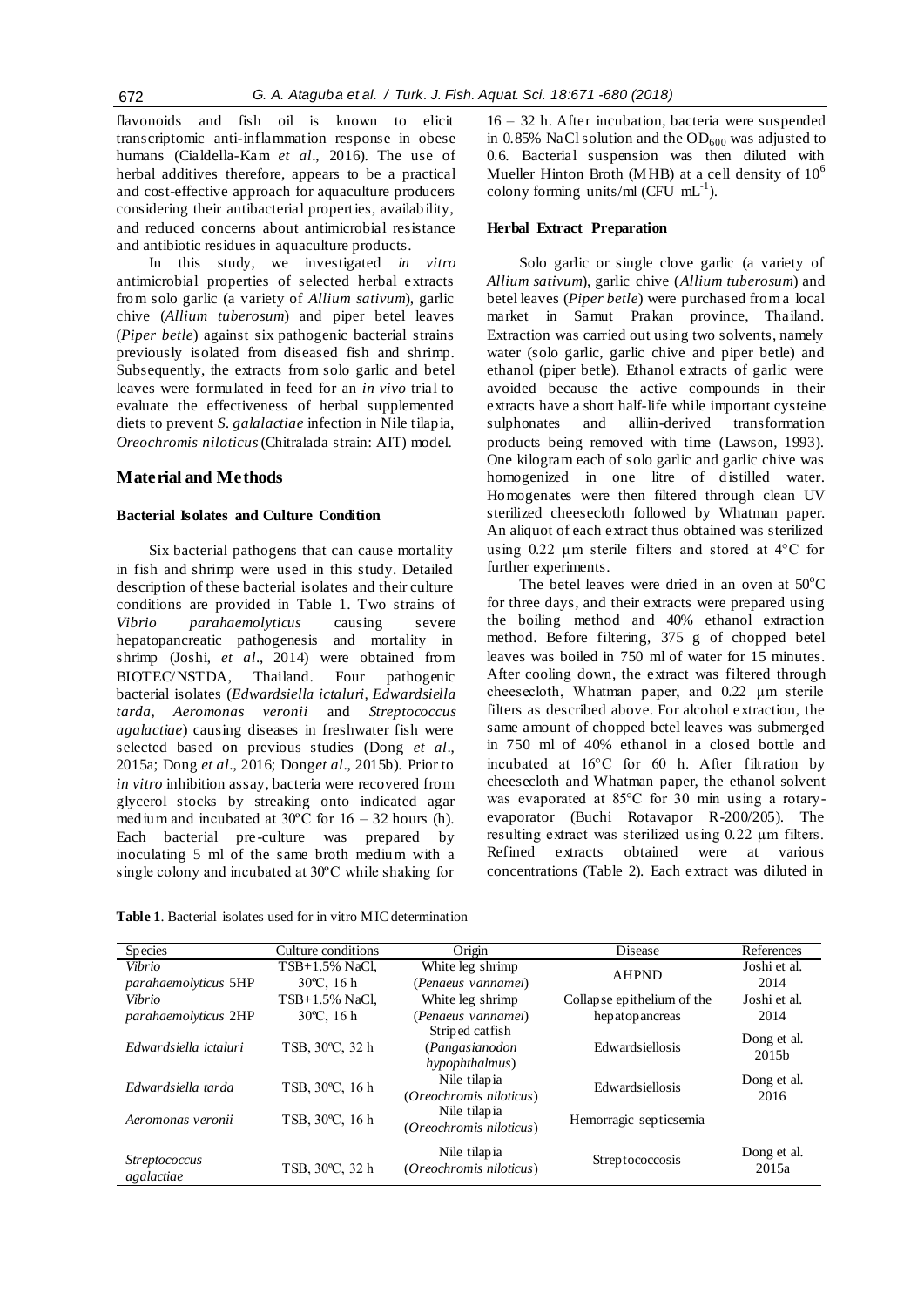MHB at percentages of 75, 37.5, 18.75, 9.37, 4.68, 2.34, and 1.17% (v:v).

# *In vitro* **Inhibition Assay of Herbal Extracts against Aquatic Bacterial Pathogens**

Antimicrobial activity of the herbal extracts was evaluated using a minimal inhibitory concentration (MIC) test. The assay was performed using microbroth dilution method in accordance with guidelines from the Clinical and Laboratory Standards Institute [\(Cockerill](#page-7-4) *et al*., 2012). A volume of 50 µL of each bacterial suspension  $(10^6 \text{ CFU } mL^{-1})$  was loaded to each well of a 96-well plate followed by addition of an aliquot of 100 µL serially diluted herbal extracts giving diluted percentages of 50, 25,12.5, 6.25, 3.125, 1.562 and 0.78% for each initial working percentages mentioned above. Control tests included wells without tested herbal extracts (No H), wells without bacteria (No B), and wells with only medium (Blank). Each test was carried out in triplicate. After incubation for 24 h at 30°C, microtitre plates were read at  $OD_{600}$  by a spectrophotometer (SpectraMax). Percentage bacterial growth inhibition was calculated by the formula given below and MIC90 was recorded as the lowest concentration of herb extract at which 90% of the tested bacteria were inhibited.

% Growth inhibition = 100 - 
$$
\frac{(OD_{Test} - OD_{NoH})}{(OD_{NoB} - OD_{Blank})} \times 100
$$

# **Formulation of Herbal Supplemented Feed for** *In Vivo* **Test**

Aqueous extract from solo garlic (G) and ethanol extracted-betel leaves (P) were chosen for preparation of the test feeds. Doses based on MIC90 of solo garlic extract (26.63 mg  $mL^{-1}$ ) and betel leaf extract (0.15 mg mL<sup>-1</sup>) against *S*, *agalactiae* were considered. Two doses each of solo garlic [1X (Low dose; GL) and 3X (high dose; GH)] and *Piper betle* leaf [3X (Low dose; PL) and 10X (high dose; PH)] extracts were made (where X is the MIC90). Commercial tilapia feed (2 kg each) was homogenized using a blender and each herbal product was added at the following rates: 125 and 375 mL of solo garlic extract/kg feed, and 23.4 and 78 mL of betel leaf extract/kg feed for L and H, respectively to prepare different concentrations (Table 3). The herbal product was mixed well using distilled water (500 ml kg<sup>-1</sup> feed) and the mixture was re-pelleted and dried in an oven at 50ºC overnight. Proximate composition of the diets were then determined. Control diets were pelleted using distilled water.

# *In vivo* **Feeding Trial against Challenge by** *S. agalactiae* **in Nile Tilapia**

#### **Challenge Test with** *S. agalactiae*

Tilapia juveniles  $(24.0 \pm 0.2 \text{ g})$  were obtained from the AIT aquaculture facility and maintained in three tanks, each of 300 L capacity using a static water system. Water quality was monitored daily during the acclimatization period of two weeks. Fish were then distributed into eighteen glass aquaria (six groups in triplicate; Table 3), each of 150 L capacity filled with de-chlorinated tap water with ten individuals in each tank.

A pathogenic strain of *S. agalactiae* (Table 1) was used in the bacterial challenge test. A culture of the isolate was prepared as mentioned above. Two control groups  $(C1 -$  positive control and  $C2$ negative control) were fed with feed pellets without herbal additives while four others were fed at a rate of 3% of body weight twice daily with the herbal extract

**Table 2**. Concentrations of extracts tested for MIC against 6 piscine/crustacean pathogenic bacteria

|                                          | <b>Extract Concentration</b> | Serial Dilution Concentration (mg $mL^{-1}$ ) |        |        |       |       |       |        |
|------------------------------------------|------------------------------|-----------------------------------------------|--------|--------|-------|-------|-------|--------|
| Herbal extract                           | $mg \text{ mL}^{-1}$         | 0.78%                                         | 1.562% | 3.125% | 6.25% | 12.5% | 25%   | 50%    |
| Piper Ethanol                            | 19.3                         | 0.15                                          | 0.30   | 0.60   | 1.21  | 2.41  | 4.83  |        |
| Piper Aqueous                            | 26.7                         | 0.21                                          | 0.42   | 0.83   | 1.67  | 3.34  | 6.68  |        |
| Garlic Chive<br>(Aqueous)<br>Solo Garlic | 116.8                        |                                               |        | 3.65   | 7.30  | 14.60 | 29.20 | 58.40  |
| (Aqueous)                                | 213.0                        |                                               |        | 6.66   | 13.31 | 26.63 | 53.25 | 106.50 |

**Table 3**. Details of *in vivo* challenge trial of *S.agalactiae* infection in Nile tilapia

| Treatment              | Code | Concentration % (Dose<br>$mg g^{-1}$ feed w/w) | S.agalactiae<br>$(CFU$ fish <sup>-1</sup> ) | % Survivors |
|------------------------|------|------------------------------------------------|---------------------------------------------|-------------|
| Solo garlic; high dose | GН   | 7.99 (79.88)                                   | $1\times10^8$                               | 56.67       |
| Solo garlic; low dose  | GL   | 2.66(26.63)                                    | $1\times10^8$                               | 46.67       |
| Piper betel; high dose | PH   | 0.15(1.51)                                     | $1\times10^8$                               | 100.00      |
| Piper betel; low dose  | PL   | 0.045(0.45)                                    | $1\times10^8$                               | 76.67       |
| Positive Control       | C1   |                                                | $1\times10^8$                               | 16.67       |
| Negative Control       | C2   |                                                | $\Omega$                                    | 100.00      |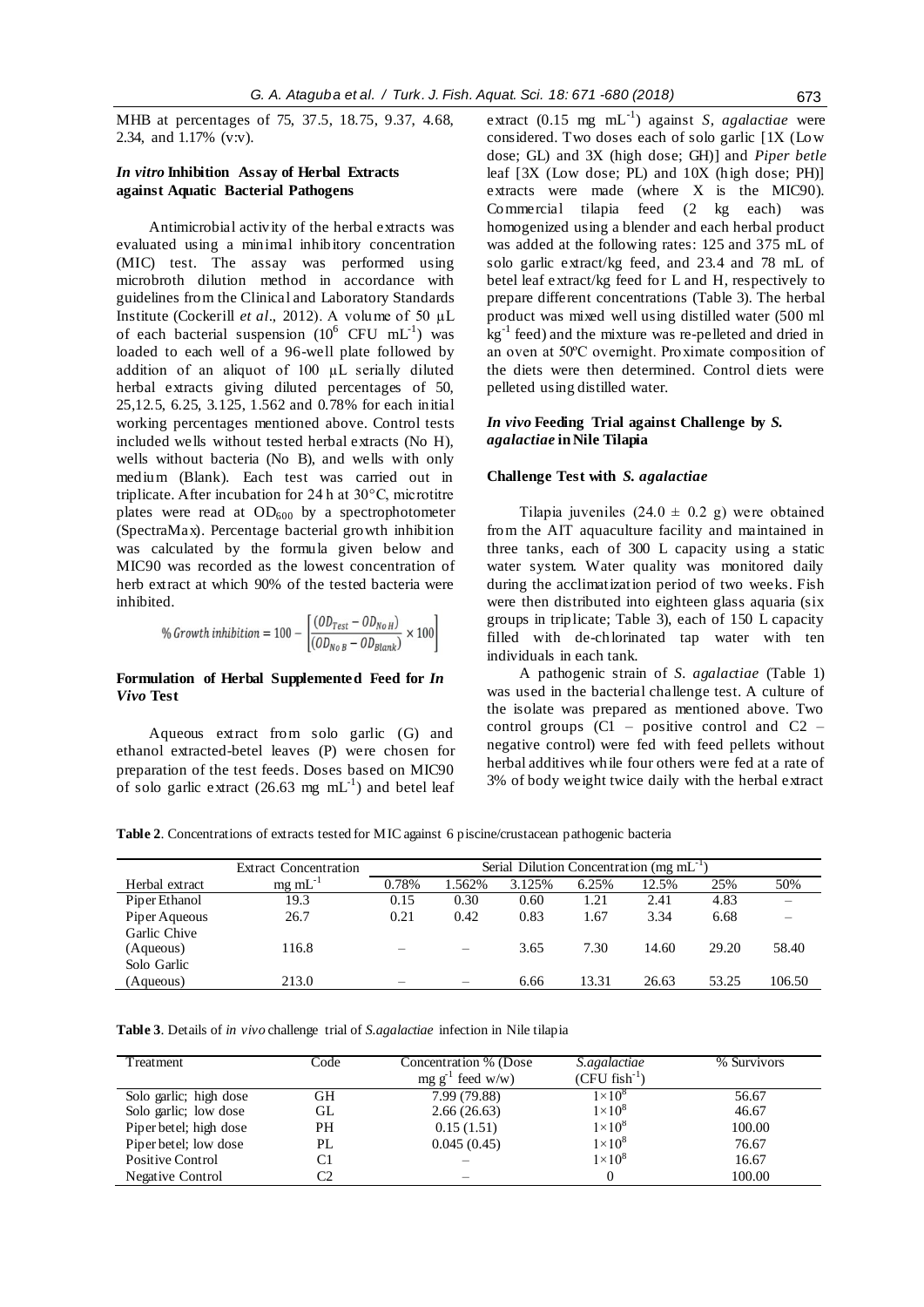feeds (GL, GH, PL and PH as laid out in Table 3. On day 8, the herbal treated groups and one control group (C1) were injected intraperitoneally with 0.2 ml of bacterial solution at concentration of  $1 \times 10^8$  CFU mL<sup>-1</sup> after adjustment to McFarland standards. Prior to injection, fish were anaesthetized using clove oil at a concentration of 10 ml  $L^{-1}$  of water. Another control group (C2) was not-injected (Table 3). The same feeding pattern was continued and mortality was observed daily for 15 days post challenge. Infected fish displayed typical signs and symptoms of Streptococcus infection in fish such as upside down swimming, opaque eyes with exophthalmia, and haemorrhage around the base of fins. Abscesses were observed under the inferior jaw in the positive controls but were totally absent in the treated fish. Mean water temperature during challenge was  $29.1 \pm$ 0.03 °C as recorded from a digital apparatus (Eutech Cyberscan PC300 multi-parameter meter).

#### **Analysis of Haematological Parameters**

Blood samples were collected from the caudal vertebral vein/artery of the fish by venipuncture with sedation. Sedation was achieved using lidocaine hydrochloride at 300 mg  $L^{-1}$  of water (Collymore, [Tolwani, Lieggi, & Rasmussen, 2014\)](#page-8-10). The lateral approach was employed in collection of blood. A needle was inserted close to the base of the caudal peduncle just below the lateral line and directed towards the ventral side of the vertebra and moved slightly while applying a negative pressure on the plunger. Once blood flow was established, the plunger was pulled up to enable suction of blood. Upon reaching the 1 mL mark, the needle was pulled out and blood was immediately transferred into a K-2 EDTA blood tube and aspirated. A second sample was taken and added to the tube to make up the volume.

The blood cell automatic cell counter HeCo Vet C 9SEAC (Italy) was used to determine erythrocyte count (RBC), Haemoglobin concentration (Hb), Haematocrit value (Hct), Mean corpuscular volume (MCV), White Blood Cell Count (W BC) and Thrombocytes. Haematocrit was determined using the microhaematocrit method followed by automated reading. For haemoglobin, electrolyte lyses preceded the automated method. Mean corpuscular volume, mean corpuscular haemoglobin and mean corpuscular haemoglobin concentration were determined using mathematical relationships following [Sink and](#page-8-11)  [Feldman \(2004\).](#page-8-11)

### **Statistical Analysis**

Survival analysis followed by multiple comparisons test using the Bonferroni correction factor was performed with GraphPad Pris m version 6.01 for Windows, GraphPad Software, La Jolla California USA, [www.graphpad.com.](http://www.graphpad.com/) Other data were

analysed using one-way analysis of variance followed by mean separation via Fisher's LSD at 5% level of significance. This was done with the aid of Minitab 16 statistical software [\(Minitab, 2010\)](#page-8-12). Relative risk of mortality was estimated using epitools package in R [\(Aragon, 2012\)](#page-7-5) with the Wald method of measurement at a confidence interval of 95% and probabilities being exact fisher's values.

# **Results**

# *In vitro* **Inhibition of Herbal Extracts against Aquatic Bacterial Pathogens**

Percentage growth inhibition curves for garlic chive (3.65 to 58.40 mg  $L^{-1}$ ) and solo garlic (6.66 to 106.5 mg  $L^{-1}$ ) extracts (Figure 1a; Figure 1b) as well as aqueous and ethanol extracts of betel leaves (0.21 to 6.68 mg  $L^{-1}$  and 0.15 to 4.83 mg  $L^{-1}$ , respectively) (Figure 1c; Figure 1d) indicated that all herbal extracts had an inhibitory effect against the tested fish and shrimp bacterial pathogens. To obtain  $\Box$  90% growth inhibition (MIC90) for all tested bacteria, at least 29.20 mg mL<sup>-1</sup> of garlic chive and 53.25 mg mL<sup>-1</sup> 1 of solo garlic extracts were required (Figure 1a; Figure1b) while the corresponding values were 3.34 mg mL<sup>-1</sup> and 0.15 mg mL<sup>-1</sup> for betel leaf extracts from water and alcohol, respectively (Figure 1c; Figure 1d). Based on the concentration of herbal extract used to gain MIC90 (Table 2, Table 4), *E. ictaluri* seemed to be the most vulnerable strain while susceptibility of *E. tarda* and *S.agalactiae* to lower concentrations of the assayed herbal extracts appeared to be relatively lower except for the ethanol extract of *Piper betle*.

# **Efficacy of Herbal Supplemented Diets against** *S. agalactiae* **Infection in Nile Tilapia**

The survival curve (Figure 2) shows that there was no mortality among fish fed with a high dose of piper betel extract (PH) and the negative control group (C2) during the 15-day experimental assay. This was consistent across the replicates. Groups treated with a low dose of betel leaf extract (PL) yielded a mean survival of ~77% at day 15 compared to 100% with PH but this was not statistically significant ( $P = 0.01$ ; Bonferroni threshold = 0.0036). Although survival rates after feeding of solo garlic extract supplemented feed at low (GL) and high (GH) doses were ~47%and ~57%, respectively, they did not differ significantly (All P>0.0036) from the level observed for PL. Survival in the control groups without herbal treatment  $(C1)$  was lower  $($  -17% $)$  than all the treatments and was statistically not significant  $(P = 0.004)$  compared to GL treated fish. In summary, survival of fish treated with various herbal extracts as well as controls was in the order of  $PH = C2 > PL$  $GH > GL > C1$  (Figure 2).

The trend in the relative risk ratio (Table 5) of exposure to *S. agalactiae* in tilapia that were not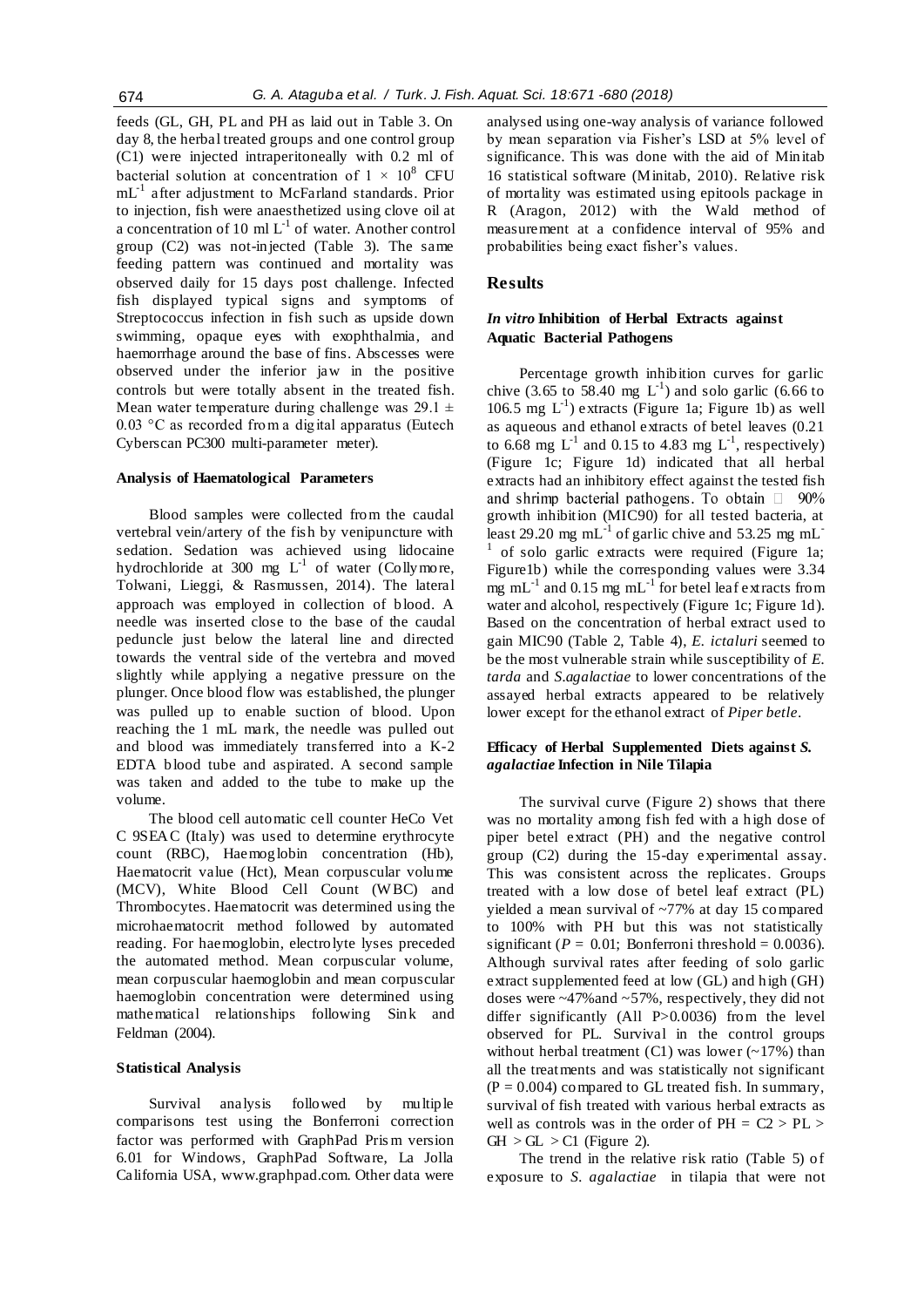

**Figure 1.** Percent growth inhibition of pathogenic bacteria (1-6) by indicated herbal extract (a-d). Inhibition assay was performed using microbroth dilution methods in which each bacterial suspension was incubated with serially diluted herbal extracts (3.1-50% in a and b while 0.7-25% in c and d). Pathogenic bacteria included 1, *V.parahaemolyticus* 2HP, 2, *V.parahaemolyticus* 5HP, 3, *E.ictaluri*, 4, *E.tarda,* 5, *S.agalactiae,* and *6, A.veronii.*

| Table 4. Growth inhibition and $MIC90$ of herbal extract against pathogenic bacteria |  |
|--------------------------------------------------------------------------------------|--|
|--------------------------------------------------------------------------------------|--|

| Herbal extract           | V. parahaemolyticus 2HP | V. parahaemolyticus 5HP | E. ictaluri       | E. tarda          | S. agalactiae    | A. veronii       |
|--------------------------|-------------------------|-------------------------|-------------------|-------------------|------------------|------------------|
| Garlic chive             | $99.5 \pm 0.6\%$        | $99.8 \pm 0.3\%$        | $100.7 \pm 0.6\%$ | $100.1 \pm 0.1\%$ | 99.4 $\pm$ 0.03% | $99.8 \pm 0.1\%$ |
| Solo garlic              | $89.6 \pm 3.2\%$        | $97.6 \pm 10.7\%$       | $103.1 \pm 1.2\%$ | $103.9 \pm 2.0\%$ | $143.7\pm4.9\%$  | $94.9 \pm 2.2\%$ |
| <i>P. betle-</i> aqueous | $95.4 \pm 3.7\%$        | $99.0 \pm 1.0\%$        | 99.9 $\pm$ 0.2%   | $98.9 \pm 1.3\%$  | $94.6 \pm 1.3\%$ | 99.7 $\pm$ 0.1%  |
| P. betle-alcohol         | $96.4\pm 6.0\%$         | $99.7 \pm 0.2\%$        | $97.1 \pm 0.8\%$  | 99.3 $\pm$ 0.4%   | $96.6\pm4.1\%$   | $98.7 \pm 1.6\%$ |
| Legend                   | 0.78%                   | .56%                    | 3.12%             | 6.25%             | 12.5%            | 25%              |

\*Numbers indicate percent growth inhibition of bacteria

\*Legend shows the percentage concentration of extract v/v.

given herbs compared to those given the herbs was in the order  $PH > PL > GH > GL$ . Risk of mortality was significantly different between positive control and fish treated with herbs. Least risk of mortality considering herbal treatment with GL against no treatment was recorded at 8% and increased to at least 24% in the positive controls than fish treated with GH. The risk increased to at least 83% in positive controls than fish treated with PL and further rose to 224% in positive controls compared to PH treated fish.

Additionally, proximate analysis of the diets revealed that diet GH had the lowest protein (27.7 %) while the control diet had the highest protein (34.1 %). Nevertheless, the protein content of the diets were > 30% as recommended for tilapia except for diet GH. Lipid content of diets ranged from 5.3% to 6.7% while fibre was below 5% in all diets. Ash content in

all diets was above the recommended 6% with the control diet having the highest (10.1 %) content while diet GH had the least (7.1 %).

#### **Haematological Parameters**

Dietary herbal feed supplementation at high and low levels with solo garlic and betel leaf extracts significantly increased the mean corpuscular haemoglobin concentration (MCHC) (P<0.05) compared to the pre-feeding level (day 0) (Table 6a). On the other hand, thrombocyte counts declined generally from the initial levels in all treatments except for C1. Red blood cells (RBC) and associated indices: mean corpuscular haemoglobin (MCH), mean corpuscular volume (MCV), haematocrit (Hct) and haemoglobin (Hb) were not significantly different from initial values and also among treatments (Table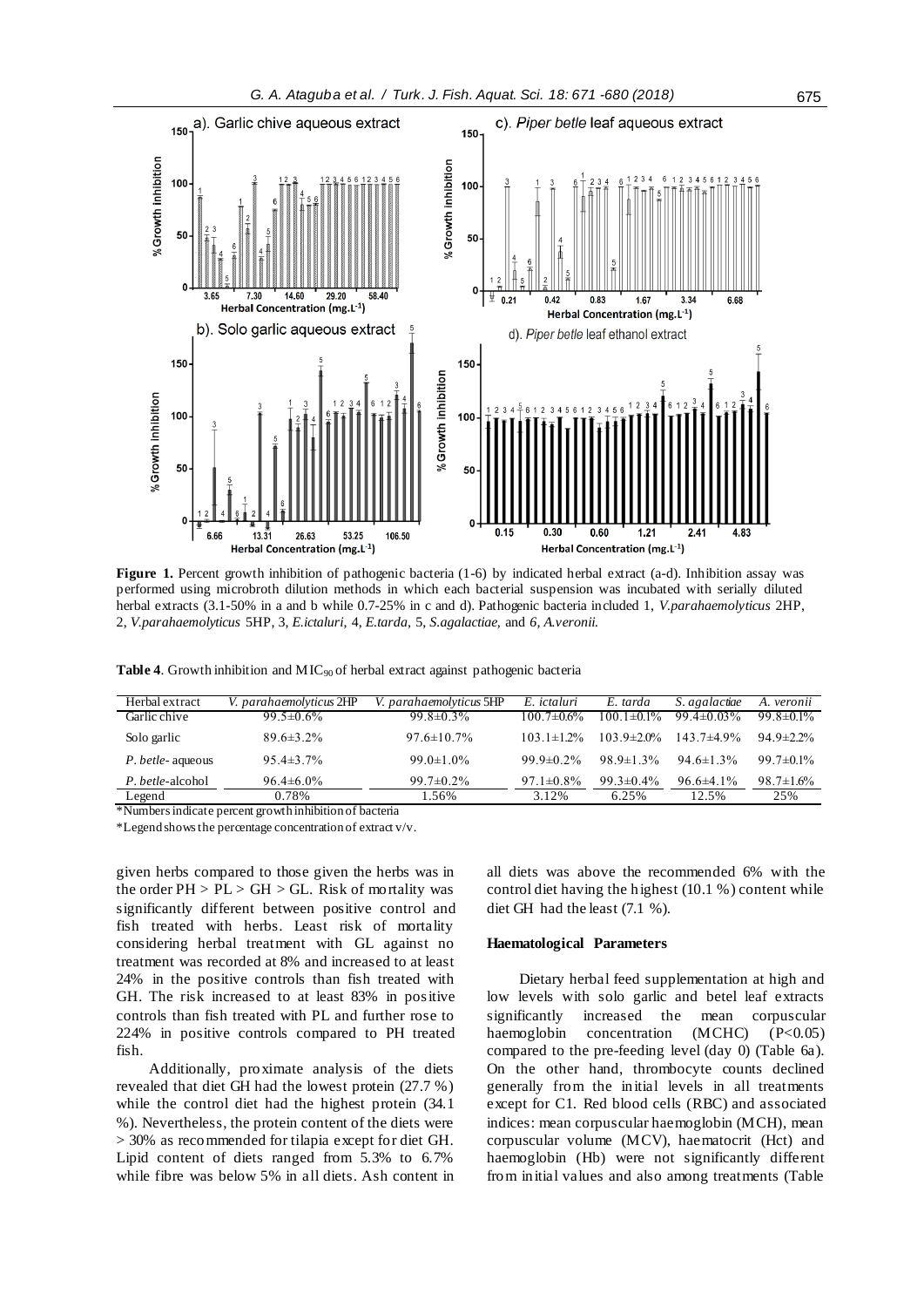

**Figure 2.** Kaplan-Meier survival curve for Nile tilapia fed with herb additive feed for 7 days and then challenged with *S. agalactiae*. (Curves bearing the same letters are not significantly different; Bonferroni corrected P>0.0036).

**Table 5.** Relative Risk Ratios (RRR) of mortality in treated fish against positive control

|           |            |       | Confidence Interval (CI) |         | Least % increase in risk |
|-----------|------------|-------|--------------------------|---------|--------------------------|
| Treatment | <b>RRR</b> | Lower | Upper                    | p-value |                          |
| GH        | $.92*$     | . 24  | 2.98                     | 0.003   | 24                       |
| GL        | $.56*$     | 0.08  | 2.26                     | 0.025   |                          |
| PH        | $50.83*$   | 3.24  | 798.07                   | 0.000   | 224                      |
| PL        | $3.57*$    | .83   | 6.97                     | 0.000   |                          |

GH= Garlic High dose; GL = Garlic Low dose; PH = Piper High dose; PL = Piper Low dose

 $*$  = Significant (P<0.05)

\*Least % risk increase is calculated using:  $1 - Lower \ CI \ \times 100$ 

6a). White blood cell (WBC) count decreased generally among treatments except for PH where it rose far above other treatments (Table 6b). Among the white blood cell differential counts, only neutrophils exhibited significant differences (P<0.05) among treatments and in deviation from the initial value. Other white blood cell differential cells were not significantly different among treatments. Basophils were barely detected while eosinophils were not detected at all.

#### **Discussion**

In view of the emerging threats from new diseases and the consequent antibiotic abuse in aquaculture, it is important to investigate products of plant origin to be used as feed supplements to prevent bacterial diseases and cultivate antibiotic-free products of fish and shrimp for human consumption. Many of the previous studies have searched for herbs that could kill or inhibit the growth of bacteria and stimulate native immune response in fish through oral administration. Solo garlic, garlic chive and piper betel leaves are common herbs in the Southeast Asian region, which have been used for domestic food preparation (solo garlic, garlic chive) or for chewing

together with Betel nut and lime (piper betel leaves) by several groups of ethnic communities throughout Southeast Asia and India [\(Fazal](#page-8-13) *et al*., 2014). Antimicrobial properties of these plants were previously reported, and various natural bioactive compounds have been identified such as alliin, isoallin, methiin, cis and trans isomers of g-glutamyl-S-1-propenylcysteine, g-glutamyl-S-allylcysteine [\(Charron, Milner, & Novotny, 2016\)](#page-7-6), and phenols [\(Fratianni](#page-8-14) *et al*., 2016) among others from garlic; flavonoids from garlic chive [\(Knuthsen & Justesen,](#page-8-15)  [1999\)](#page-8-15); and polyphenols and alkaloids from *Piper betle* leaf [\(Parmar](#page-8-16) *et al*., 1998). These plants have been proven safe for consumption through a long history of use by humans. Therefore, application of their extracts for farmed fish and shrimp is not likely to pose any concern for product safety especially for export and import. Additionally, availability and affordability of the selected herbs are also critical advantages considering their use in aquaculture farms.

Four herbal extracts examined in this study exhibited *in vitro* antimicrobial activity against all tested bacteria. The ethanol extract from betel leaves appeared as the most promising extract because it inhibited all bacterial strains at the lowest concentration tested. Antibacterial effectiveness was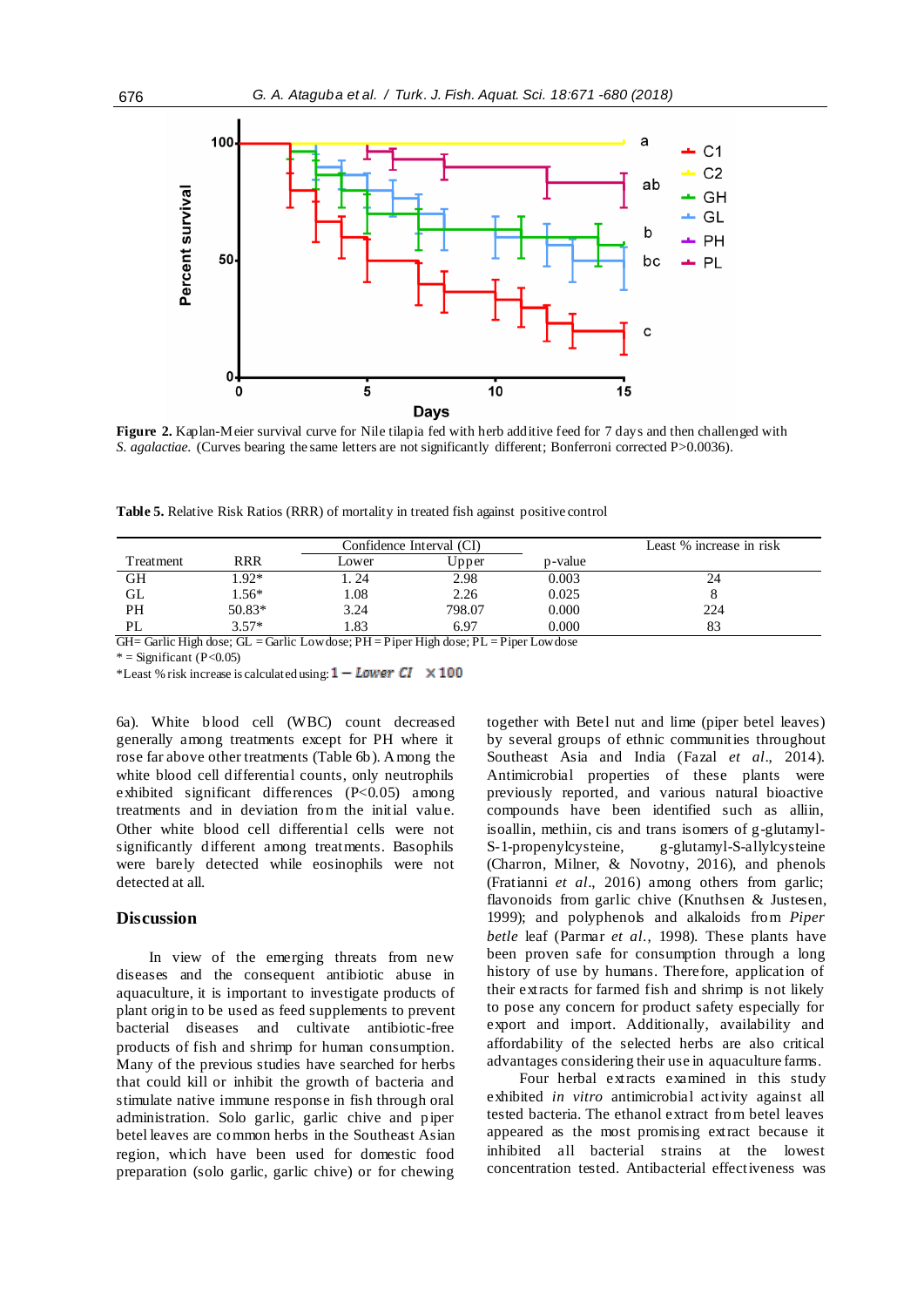|                | <b>RBC</b>      | Hb(g/dl)         | Hct(%)           | MCV(fL)           | $\overline{MCH}$ (pg) | $MCHC$ $(\% )$                 | Thrombocytes                  |
|----------------|-----------------|------------------|------------------|-------------------|-----------------------|--------------------------------|-------------------------------|
|                | $(10^6/\mu L)$  |                  |                  |                   |                       |                                | $(10^4/\mu L)$                |
| D <sub>0</sub> | $2.17\pm0.62$   | $10.60 \pm 1.89$ | $31.33 \pm 6.33$ | $151.10\pm13.60$  | $52.33 \pm 8.43$      | $34.23 \pm 2.50^b$             | $6.45 \pm 0.75^{ab}$          |
| <b>GH</b>      | $1.86 \pm 0.05$ | $11.27 \pm 0.47$ | $29.33 \pm 1.33$ | $157.83 \pm 3.18$ | $60.63 \pm 1.00$      | $38.43 \pm 0.17^{ab}$          | $1.40 \pm 0.20$ <sup>c</sup>  |
| GL             | $1.47 \pm 0.11$ | $9.83 \pm 0.33$  | $25.00 \pm 1.00$ | $171.00\pm 6.35$  | $67.33 \pm 2.87$      | $39.37\pm0.23^{\rm a}$         | $1.30.00 \pm 0.20^{\circ}$    |
| PH             | $1.64 \pm 0.18$ | $10.60 \pm 0.67$ | $27.33 \pm 2.03$ | $168.57\pm8.16$   | $65.53 \pm 3.79$      | $38.87 \pm 0.43^{ab}$          | $3.20 \pm 0.40^{\rm bc}$      |
| PL             | $1.74 \pm 0.11$ | $10.73 \pm 0.39$ | $27.67 \pm 1.20$ | $159.43\pm4.17$   | $61.90 \pm 1.95$      | $38.80 \pm 0.27$ <sup>ab</sup> | $1.80 \pm 0.30$ <sup>c</sup>  |
| C <sub>1</sub> | $1.71 \pm 0.25$ | $11.07 \pm 1.23$ | $28.67 \pm 3.71$ | $168.30\pm4.75$   | $65.33 \pm 2.66$      | $38.77 \pm 0.64^{ab}$          | $7.23 \pm 0.80$ <sup>a</sup>  |
| C <sub>2</sub> | $1.72 \pm 0.17$ | $10.63 \pm 0.57$ | $27.33 \pm 1.67$ | $160.13\pm 6.29$  | $62.40 \pm 2.95$      | $38.93 \pm 0.33^{ab}$          | $3.80 \pm 0.78$ <sup>bc</sup> |
| <b>SEM</b>     | 0.39            | 1.35             | 4.31             | 10.43             | 5.71                  | 1.43                           | 0.90                          |
| P-value        | 0.715           | 0.961            | 0.855            | 0.495             | 0.247                 | 0.039                          | < 0.001                       |

**Table 6**. Effect of two dietary levels of solo garlic and betel leaf extracts on haematological parameters of *Oreochromis niloticus* (Chitralada IV) after 7 days feeding compared to that of day 0. A) Effects on RBC and associated indices

\*Means in each column with different superscripts differ significantly (P<0.05)

\*D0= day 0; RBC= red blood cells; Hb, haemoglobin; Hct= Haematocrit; MCV= mean corpuscular volume; MCH= mean corpuscular haemoglobin; MCHC= mean corpuscular haemoglobin concentration; GH= Garlic High dose; GL = Garlic Low dose; PH = Piper High dose; PL = Piper Low dose; SEM = Standard Error of Mean

B) Effects on WBC and differential counts (x  $10^3/\mu L$ )

|                | WBC .                           | <b>Neutrophils</b> | Lymphocytes                     | M onocytes                    | Eosinophils | <b>Basophils</b> |
|----------------|---------------------------------|--------------------|---------------------------------|-------------------------------|-------------|------------------|
| D <sub>0</sub> | $87.50 \pm 2.50$ <sup>ab</sup>  | $1.33 \pm 0.48$    | $83.95 \pm 0.65^{\text{a}}$     | $2.23 \pm 1.37^b$             | 0.00        | $0.00 \pm 0.00$  |
| <b>GH</b>      | $42.50 \pm 2.50^{\circ}$        | $7.55 \pm 2.35$    | $34.10\pm0.10^b$                | $0.65 \pm 0.25$ <sup>bc</sup> | 0.00        | $0.20 \pm 0.20$  |
| GL             | $35.00 \pm 10.40^b$             | $3.75 \pm 2.85$    | $30.55 \pm 7.4^b$               | $0.42 \pm 0.07$ °             | 0.00        | $0.28 \pm 0.16$  |
| <b>PH</b>      | $117.50 \pm 12.50^{\mathrm{a}}$ | $24.9 \pm 11.90$   | $88.00 \pm 25.00^a$             | $4.56 \pm 0.68$ <sup>a</sup>  | 0.00        | $0.00 \pm 0.00$  |
| PL             | $41.00 \pm 1.00^b$              | $9.89 \pm 2.35$    | $30.43 \pm 1.97^b$              | $0.40 \pm 0.23$ °             | 0.00        | $0.28 \pm 0.14$  |
| C <sub>1</sub> | 52.50 $\pm$ 2.50 <sup>b</sup>   | $9.50 \pm 1.50$    | $42.20 \pm 0.70^{\circ}$        | $0.80 \pm 0.30$ <sup>bc</sup> | 0.00        | $0.00 \pm 0.00$  |
| C <sub>2</sub> | $70.00 \pm 25.00^{ab}$          | $8.30 \pm 0.70$    | 60.80 $\pm$ 25.70 <sup>ab</sup> | $0.93 \pm 0.03$ <sup>bc</sup> | 0.00        | $0.00 \pm 0.00$  |
| <b>SEM</b>     | 15.04                           | 6.17               | 17.14                           | 0.73                          |             | 0.19             |
| P-value        | 0.003                           | 0.079              | 0.026                           | 0.003                         |             | 0.382            |
|                |                                 |                    |                                 |                               |             |                  |

\*Means in each column with different superscripts differ significantly (P<0.05)

\*WBC= white blood cells; GH= Garlic High dose; GL = Garlic Low dose; PH = Piper High dose; PL = Piper Low dose; SEM = Standar d Error of Mean

different (indicated by percent growth inhibition, Figure 2 and Table 2) for ethanol and aqueous extracts of betel leaves when constrained at the same dilution rate. This suggested that the composition of bioactive compounds are solvent-dependent and ethanol would be a better choice as solvent in terms of their antibacterial properties. Similarly, [Albert and](#page-7-7)  [Ransangan \(2013\)](#page-7-7) also reported that *Piper betle* ethanol-extract showed very strong *in vitro* inhibition activity against various bacterial strains obtained from American Type Culture Collection (ATCC) including Vibrio species (*V. parahaemolyticus* ATCC 17802*, V. harveyi* ATCC 35084*, V. alginolyticus* ATCC 17749 and *V. anguilarium* ATCC 19264), *Aeromonas* species (*A. hydrophila* ATCC 7965*, A. caviae* ATCC 15468 and *A. salmonicida* ATCC 33658, *Pseudomonas fluorescence* ATCC 13252, *E. tarda* ATCC 15947 and *Yersinia ruckeri* ATCC 29473.

The data presented in this study showed that *in vivo* protection using different herbal supplemental diets were consistent with *in vitro* inhibition results. Piper betel extract had proved its effectiveness in both *in vitro* and *in vivo* assays. The fish which had received solo garlic supplemented feed exhibited less protection, as evidenced by the poorer inhibition results found in *in vitro* assay. This suggests that piper betel extract has a greater potential as feed additive for disease prevention in aquatic animals. This study is the first to indicate that *Piper betle* extract appears to be very effective against *V. parahaemolyticus,* a pathogen that has assumed great significance recently by causing one of the most devastating disease outbreaks in the shrimp industry (Joshi *et al*[., 2014;](#page-8-2) Tran *et al*[., 2013\)](#page-8-4). *Piper betle* extract has also been found to be effective against the four pathogenic bacteria that have been reported to cause diseases in tilapia and striped catfish including *A. veronii*, a newly reported pathogen in farmed tilapia [\(Dong](#page-8-0) *et al*[., 2015a](#page-8-0); Dong *et al*[., 2016;](#page-8-9) Dong *et al*[., 2015b](#page-8-1)). Most of the previous studies lacked any *in vivo* evidence of the efficacy of *Piper betle* extract while presenting promising results of *in vitro* trials. More importantly, *in vivo* trials would provide confirmatory evidence of the relative efficacy of herbal applications for their potential use as feed additives to prevent bacterial diseases in fish and shrimp. Such trials are necessary before considering their field trials and commercial farm applications. The present study has revealed clear evidence of acquired protection for fish against *S. agalactiae* by the piper betel extract supplemented feed used. However, further investigations on several other pathogens that infect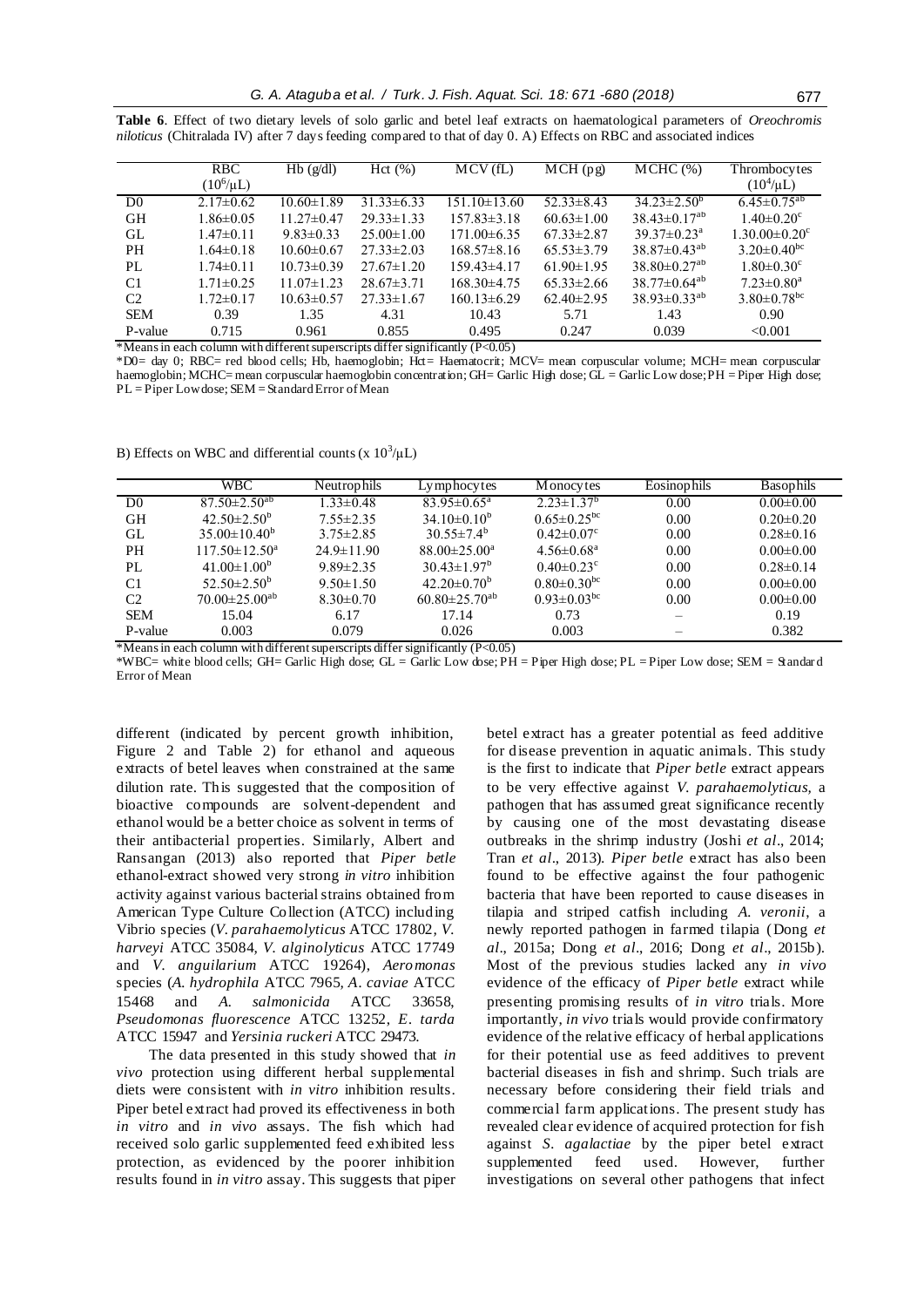the economically critical fish and shrimp host species are warranted to explore broader commercial applications for this treatment.

[\(Do Huu, Sang, & Thanh Thuy, 2016\)](#page-8-17) reported that dietary intake of β-glucan induces an inflammatory response that confers resistance to infection through increased levels of leukocytes. Similarly, plant, herb and algal extracts have been reported to boost immune response [\(Vallejos-Vidal,](#page-9-2)  [Reyes-López, Teles, & MacKenzie, 2016\)](#page-9-2) against bacterial infection [\(Devi, Dhayanithi, Kumar,](#page-8-18)  [Balasundaram, & Harikrishnan, 2016\)](#page-8-18). Herbal diets supplemented in the present study showed upregulation of neutrophils among all granulocytes investigated except for GL. High doses of the two herbal extracts upregulated neutrophil levels in tilapia with PL being an exception. A high level of organic acid in the diet of tilapia elicited similar response in neutrophils [\(Reda, Mahmoud, Selim, & El-Araby,](#page-8-19)  [2016\).](#page-8-19) Incorporation of stinging nettle (*Urtica dioica*) in diets of *Labeo victorianus* also elicited the same effect on neutrophils (Ngugi *et al*[., 2015\)](#page-8-20). It might suggest that *Piper betle* supplemented feeds act through the upregulation of lymphocytes and monocytes to induce immune preparedness in fish. The increased level of W BC in blood of fish fed PH, as well as the increased lymphocyte and monocyte levels, might be key factors in the modulation of their immunity against *S. agalactiae*. Increased WBC levels through herbal oil supplementation have been induced in tilapia at higher doses [\(Baba, Acar,](#page-7-8)  [Yılmaz, Öntaş, & Kesbiç, 2017\)](#page-7-8) showing the effectiveness of herbal treatments at high dose to positively affect W BC in tilapia. Fish that were not fed any herbal supplement, yet challenged with *S. agalactiae,* as well as fish fed GH and GL, could not withstand the infection. The risk of mortality as a result of infection is actually linked to the dosage and route of infection, with injection being more lethal [\(Xia, Wang, Liu, Jiang, & Wang, 2015\)](#page-9-3). Hence the hazard posed by *S. agalactiae* to *O. niloticus* challenged by injection was effectively mitigated by treatment using ethanol extract of *Piper betle* leaf in contrast to the relative risk of mortality going far above 100% without treatment with the herb. Our results also show that economic losses will increase by more than 200% without treatment using PH. There is an obvious trade-off between WBC and neutrophil level that played out in the response of fish fed *Piper betle* leaf at both high and low levels leading to the high survival rate.

The present study revealed that extracts from *Piper betle* leaves, solo garlic, and garlic chive exhibit bacterial inhibition properties against various pathogens affecting economically important aquaculture species. *Piper betle* leaves extracted by 40% ethanol exhibited the best *in vitro* inhibition activity. *In vivo* trials also proved that *Piper betle* extract supplemented in diets could protect the fish in experimental infection with pathogenic *S. agalactiae* and has the potential to be used as a feed additive to prevent bacterial disease in aquaculture.

# **Acknowledgements**

The authors would like to thank W. Meemetta (Centex Shrimp) for skilled technical assistance and Drs. C. Rodkhum (Chulalongkorn University) and K. Sritunyalucksana (BIOTEC/NSTDA) for sharing bacterial isolates used in this studyThis work is part of Gabriel Ataguba's PhD thesis and was supported by the Tertiary Education Fund of the Nigerian Government, the Office of the Higher Education Commission under the National Research Universities Initiative..

#### **References**

- <span id="page-7-1"></span>Abu-Elala, N. M., Mohamed, S. H., Zaki, M. M., & Eissa, A. E. (2015). Assessment of the immune-modulatory and antimicrobial effects of dietary chitosan on Nile tilapia (*Oreochrmis niloticus*) with special emphasis to its bio-remediating impacts. *Fish & Shellfish Immunology, 46*(2), 678-685. http://dx.doi.org/10.1016/j.fsi.2015.08.004
- <span id="page-7-7"></span>Albert, V., & Ransangan, J. (2013). Antibacterial potential of plant crude extracts against Gram negative fish bacterial pathogens. *International Journal of Research in Pharmaceutical and Biosciences, 3*(2), 21-27.
- <span id="page-7-0"></span>Anka, I. Z., Faruk, M. A. R., Hasan, M. M., & Azad, M. A. K. (2013). Environmental Issues of Emerging Pangas (Pangasianodon hypophthalmus) Farming in *hypophthalmus*) Bangladesh. *Progressive Agriculture, 24*(1-2), 159- 170.
- <span id="page-7-5"></span>Aragon, T. J. (2012). Developer epitools: Epidemiology Tools R package Version 0.5-7). Retrieved from http://CRAN.R-project.org/package=epitools
- <span id="page-7-2"></span>Azzini, E., Durazzo, A., Foddai, M. S., Temperini, O., Venneria, E., Valentini, S., & Maiani, G. (2014). Phytochemicals Content in Italian Garlic Bulb (*Allium sativum* L.) Varieties. *Journal of Food Research, 3*(4), 26-32. http://dx.doi.org/10.5539/jfr.v3n4p26
- <span id="page-7-8"></span>Baba, E., Acar, Ü., Yılmaz, S., Öntaş, C., & Kesbiç, O. S. (2017). Pre-challenge and post-challenge haematoimmunological changes in *Oreochromis niloticus* (Linnaeus, 1758) fed argan oil against Lactococcus garvieae. *Aquaculture Research*. http://dx.doi.org/10.1111/are.13282
- <span id="page-7-6"></span>Charron, C. S., Milner, J. A., & Novotny, J. A. (2016). Garlic. In B. Caballero, P. M. Finglas, & F. Toldra (Eds.), *Encyclopedia of Food and Health* (Vol. 3, pp. 184-190). Amsterdam: Academic Press.
- <span id="page-7-3"></span>Cialdella-Kam, L., Nieman, D., Knab, A., Shanely, R., Meaney, M., Jin, F., & Ghosh, S. (2016). A Mixed Flavonoid-Fish Oil Supplement Induces Immune-Enhancing and Anti-Inflammatory Transcriptomic Changes in Adult Obese and Overweight Women—A Randomized Controlled Trial. *Nutrients, 8*(5), 277- 277. http://dx.doi.org/10.3390/nu8050277
- <span id="page-7-4"></span>Cockerill, F. R., Wikler, M. A., Alder, J., Dudley, M. N., Eliopoulos, G. M., Ferraro, M. J., & Zimmer, B. L. (2012). *Methods for Dilution Antimicrobial Susceptibility Tests for Bacteria That Grow*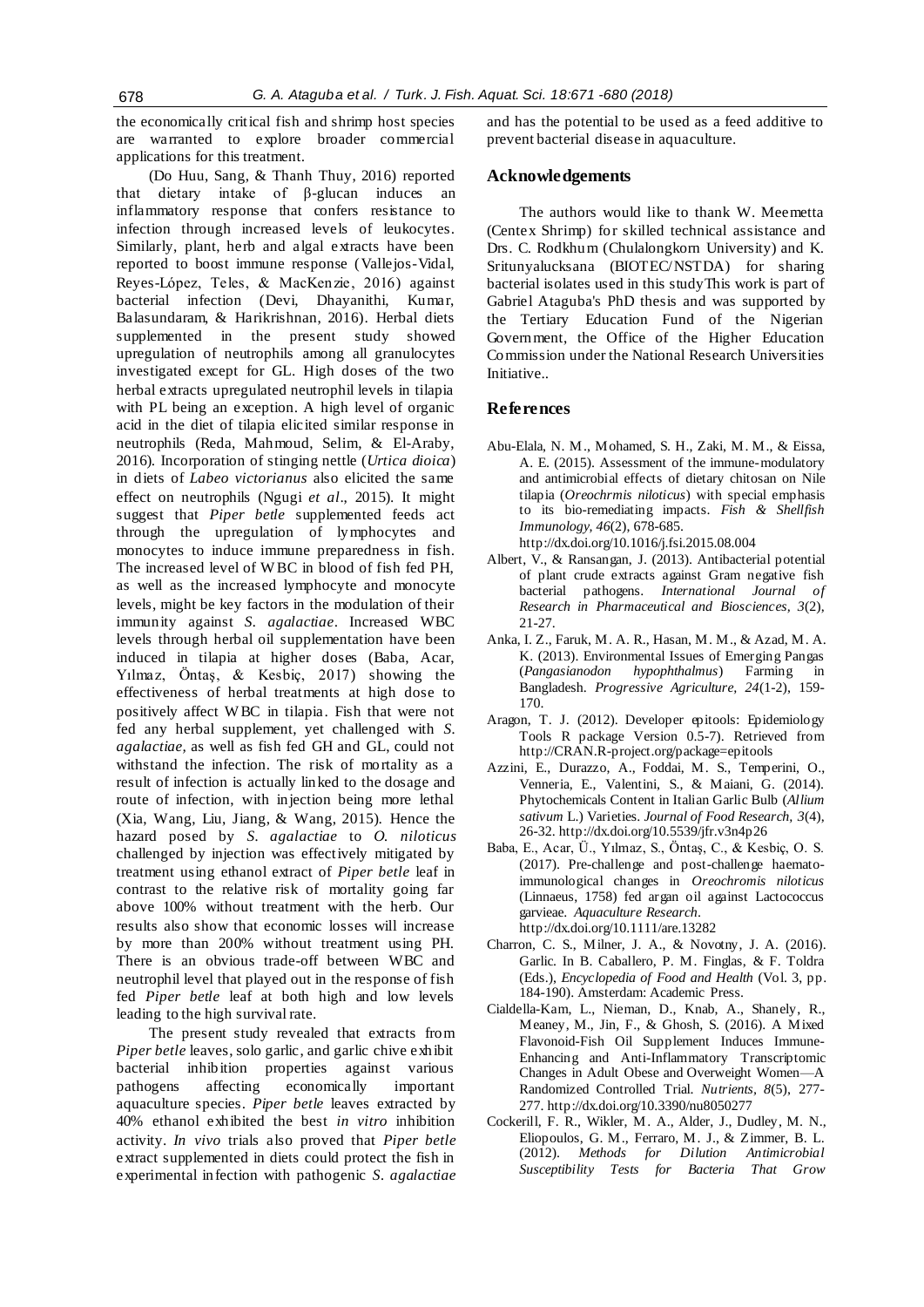*Aerobically; Approved Standard* (Ninth ed. Vol. 32): Clinical and Laboratory Standards Institute.

- <span id="page-8-10"></span>Collymore, C., Tolwani, A., Lieggi, C., & Rasmussen, S. (2014). Efficacy and Safety of 5 Anesthetics in Adult Zebrafish (*Danio rerio*). *Journal of the American Association for Laboratory Animal Science: JAALAS, 53*(2), 198-203.
- <span id="page-8-18"></span>Devi, K. N., Dhayanithi, N. B., Kumar, T. T. A., Balasundaram, C., & Harikrishnan, R. (2016). In vitro and in vivo efficacy of partially purified herbal extracts against bacterial fish pathogens. *Aquaculture, 458*, 121-133.

http://dx.doi.org/10.1016/j.aquaculture.2016.02.035

- <span id="page-8-7"></span>Diab, A. S., Aly, S. M., John, G., Abde-Hadi, Y., & Mohammed, M. F. (2008). Effect of garlic, black seed and Biogen as immunostimulants on the growth and survival of Nile tilapia, *Oreochromis niloticus* (Teleostei: Cichlidae), and their response to artificial infection with *Pseudomonas fluorescens*. *African Journal of Aquatic Science, 33*(1), 63-68. http://dx.doi.org/10.2989/ajas.2007.33.1.7.391
- <span id="page-8-17"></span>Do Huu, H., Sang, H. M., & Thanh Thuy, N. T. (2016). Dietary β-glucan improved growth performance, Vibrio counts, haematological parameters and stress resistance of pompano fish, *Trachinotus ovatus* Linnaeus, 1758. *Fish & Shellfish Immunology, 54*, 402-410. http://dx.doi.org/10.1016/j.fsi.2016.03.161
- <span id="page-8-0"></span>Dong, H. T., Nguyen, V. V., Le, H. D., Sangsuriya, P., Jitrakorn, S., Saksmerprome, V., & Rodkhum, C. (2015a). Naturally concurrent infections of bacterial and viral pathogens in disease outbreaks in cultured<br>Nile tilapia (Oreochromis niloticus) farms. Nile tilapia (*Oreochromis niloticus*) farms. *Aquaculture, 448*, 427-435.

http://dx.doi.org/10.1016/j.aquaculture.2015.06.027

- <span id="page-8-9"></span>Dong, H. T., Nguyen, V. V., Mata, W., Kayansamruaj, P., Senapin, S., Nilubol, D., & Rodkhum, C. (2016). Diversity of Non-*Flavobacterium columnare* Bacteria Associated with Columnaris-like Diseased Fish. *Thai J Vet Med, 46*(2), 251-259.
- <span id="page-8-1"></span>Dong, H. T., Nguyen, V. V., Phiwsaiya, K., Gangnonngiw, W., Withyachumnarnkul, B., Rodkhum, C., & Senapin, S. (2015b). Concurrent infections of *Flavobacterium columnare* and *Edwardsiella ictaluri* in striped catfish, *Pangasianodon hypophthalmus* in Thailand. *Aquaculture, 448*, 142-150.
- http://dx.doi.org/10.1016/j.aquaculture.2015.05.046 Fazal, F., Mane, P. P., Rai, M. P., Thilakchand, K. R., Bhat,
- <span id="page-8-13"></span>H. P., Kamble, P. S., & Baliga, M. S. (2014). The phytochemistry, traditional uses and pharmacology of *Piper betel*. linn (Betel Leaf): A pan-asiatic medicinal plant. *Chinese Journal of Integrative Medicine*, 1-11. http://dx.doi.org/10.1007/s11655-013-1334-1
- <span id="page-8-14"></span>Fratianni, F., Ombra, M. N., Cozzolino, A., Riccardi, R., Spigno, P., Tremonte, P., & Nazzaro, F. (2016). Phenolic constituents, antioxidant, antimicrobial and anti-proliferative activities of different endemic Italian varieties of garlic (*Allium sativum* L.). *Journal of Functional Foods, 21*, 240-248. http://dx.doi.org/10.1016/j.jff.2015.12.019
- <span id="page-8-2"></span>Joshi, J., Srisala, J., Truong, V. H., Chen, I. T., Nuangsaeng, B., Suthienkul, O., & Thitamadee, S. (2014). Variation in *Vibrio parahaemolyticus* isolates from a single Thai shrimp farm experiencing an outbreak of acute hepatopancreatic necrosis disease (AHPND). *Aquaculture, 428–429*, 297-302.

http://dx.doi.org/10.1016/j.aquaculture.2014.03.030

<span id="page-8-6"></span>Klesius, P. H., Shoemaker, C. A., & Evans, J. J. (2008).

*Streptococcus: a worldwide fish health problem.* Paper presented at the Eighth international symposium on tilapia aquaculture, Cairo, Egypt.

- <span id="page-8-15"></span>Knuthsen, P., & Justesen, U. (1999). Flavonoids in herbs determined by HPLC with UV-PDA and MS detection A2. In J. T. Kumpulainen & J. T. Salonen (Eds.), *Natural Antioxidants and Anticarcinogens in Nutrition, Health and Disease* (pp. 206-208): Woodhead Publishing.
- <span id="page-8-3"></span>Kongrueng, J., Yingkajorn, M., Bunpa, S., Sermwittayawong, N., Singkhamanan, K., & Vuddhakul, V. (2015). Characterization of *Vibrio parahaemolyticus* causing acute hepatopancreatic necrosis disease in southern Thailand. *Journal of Fish Diseases, 38*(11), 957-966. http://dx.doi.org/10.1111/jfd.12308
- Lawson, L. D. (1993). Bioactive organosulfur compounds of Garlic and Garlic products: Role in reducing blood lipids. In A. D. Kinghorn & M. F. Balandrin (Eds.), *Human Medicinal Agents from Plants* (Vol. 534, pp. 306-330). Washington, DC: American Chemical Society.
- <span id="page-8-8"></span>Mesalhy Aly, S., El Naggar, G. O., Mohamed, M. F., & Mohamed, W. E. (2010). Effect of Garlic, Echinacea, Organic Green and Vet-Yeast on Survival, Weight Gain, and Bacterial Challenge of Overwintered Nile Tilapia Fry (*Orechromis niloticus*). *Journal of Applied Aquaculture, 22*(3), 210-215.
	- http://dx.doi.org/10.1080/10454438.2010.497740
- <span id="page-8-12"></span>Minitab. (2010). Minitab Statistical Software (Version 16). State College, Pennsylvania, USA: Minitab Inc.
- <span id="page-8-20"></span>Ngugi, C. C., Oyoo-Okoth, E., Mugo-Bundi, J., Orina, P. S., Chemoiwa, E. J., & Aloo, P. A. (2015). Effects of dietary administration of stinging nettle (*Urtica dioica*) on the growth performance, biochemical, hematological and immunological parameters in juvenile and adult Victoria Labeo (*Labeo victorianus*) challenged with *Aeromonas hydrophila*. *Fish & Shellfish Immunology, 44*(2), 533-541. http://dx.doi.org/10.1016/j/fsi.2015.03.025
- <span id="page-8-16"></span>Parmar, V. S., Jain, S. C., Gupta, S., Talwar, S., Rajwanshi, V. K., Kumar, R., & Wengel, S. K. S. a. (1998). Polyphenols and alkaloids from piper species. *Phytochemistry, 49*(4), 1069-1078. http://dx.doi.org/10.1016/S0031-9422(98)0028-8
- <span id="page-8-5"></span>Pradeep, P. J., Suebsing, R., Sirthammajak, S., Kampeera, J., Jitrakorn, S., Saksmerprome, V., & Withyachumanarnkul, B. (2016). Evidence of vertical transmission and tissue tropism of Streptococcosis from naturally infected red tilapia (*Oreochromis* spp.). *Aquaculture Reports, 3*, 58-66.

http://dx.doi.org/10.1016/j.aqrep.2015.12.002

- <span id="page-8-19"></span>Reda, R. M., Mahmoud, R., Selim, K. M., & El-Araby, I. E. (2016). Effects of dietary acidifiers on growth, hematology, immune response and disease resistance of Nile tilapia, *Oreochromis niloticus*. *Fish & Shellfish Immunology, 50*, 255-262. http://dx.doi.org/10.1016/j.fsi.2016.01.040
- <span id="page-8-11"></span>Sink, C. A., & Feldman, B. F. (2004). *Laboratory Urinalysis and Hematology for the Small Animal Practitioner*: Teton New Media.
- <span id="page-8-4"></span>Tran, L., Nunan, L., Redman, R. M., Mohney, L. L., Pantoja, C. R., Fitzsimmons, K., & Lightner, D. V. (2013). Determination of the infectious nature of the agent of acute hepatopancreatic necrosis syndrome affecting penaeid shrimp. *Diseases of Aquatic Organisms, 105*(1), 45-55.